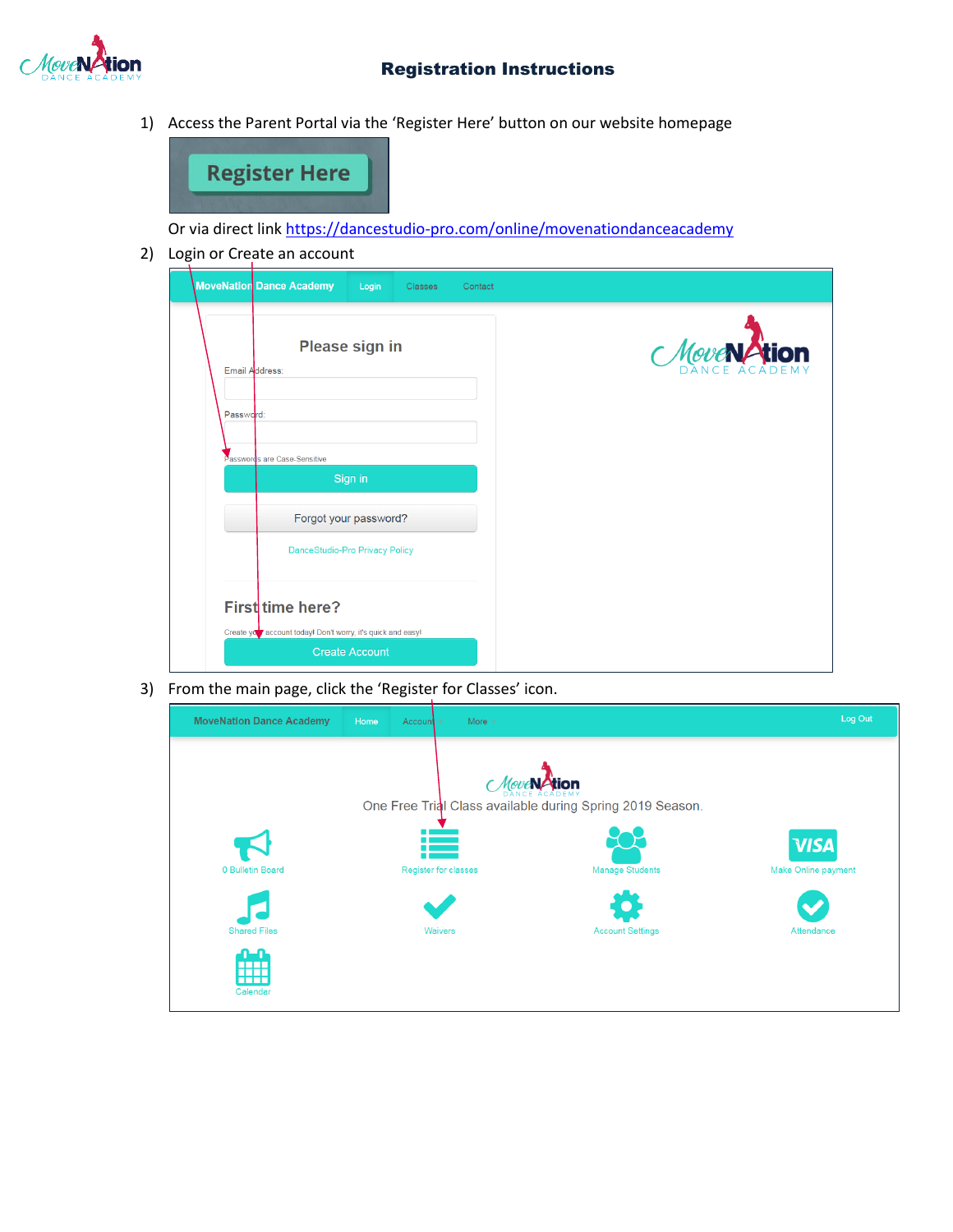

4) Add any new students



- 5) Once your student is in the system (be sure to include date of birth, since our available list of classes is rendered based on the student's age), select the location where you want to take classes.
	- a. If your student does not attend Kingdom Kids Learning Center, select "MNDA Only"

| Show: | <b>All Locations</b>                      |  |
|-------|-------------------------------------------|--|
|       | <b>All Locations</b><br>Kingdom Kids Only |  |
| Oper  | <b>MNDA Only</b>                          |  |

b. If your student attends and will be taking class only at Kingdom Kids Learning Center, select "Kingdom Kids Only"

| Show: | <b>All Locations</b> |  |
|-------|----------------------|--|
|       | All Locations        |  |
|       | Kingdom Kids Only    |  |
| Oper  | <b>MNDA Only</b>     |  |

- c. Select "All Locations" to select from both Kingdom Kids and MNDA locations
- **6)** If you are not enrolled in Auto-pay, you will be prompted to set up auto-pay before you can proceed with Online Registration. Click the link and continue to provide your credit/debit card information.

| MoveNation Dance Academy requires that you enroll in auto-pay before you can register for classes. |  |  |  |  |
|----------------------------------------------------------------------------------------------------|--|--|--|--|
| Click here to setup auto-pay.                                                                      |  |  |  |  |

**If you are uncomfortable in any way with providing auto payment details, please email [MoveNationDanceAcademy@gmail.com](mailto:MoveNationDanceAcademy@gmail.com) with your desired classes to complete your registration process.**

7) Select the tab for the Season you wish to enroll for classes